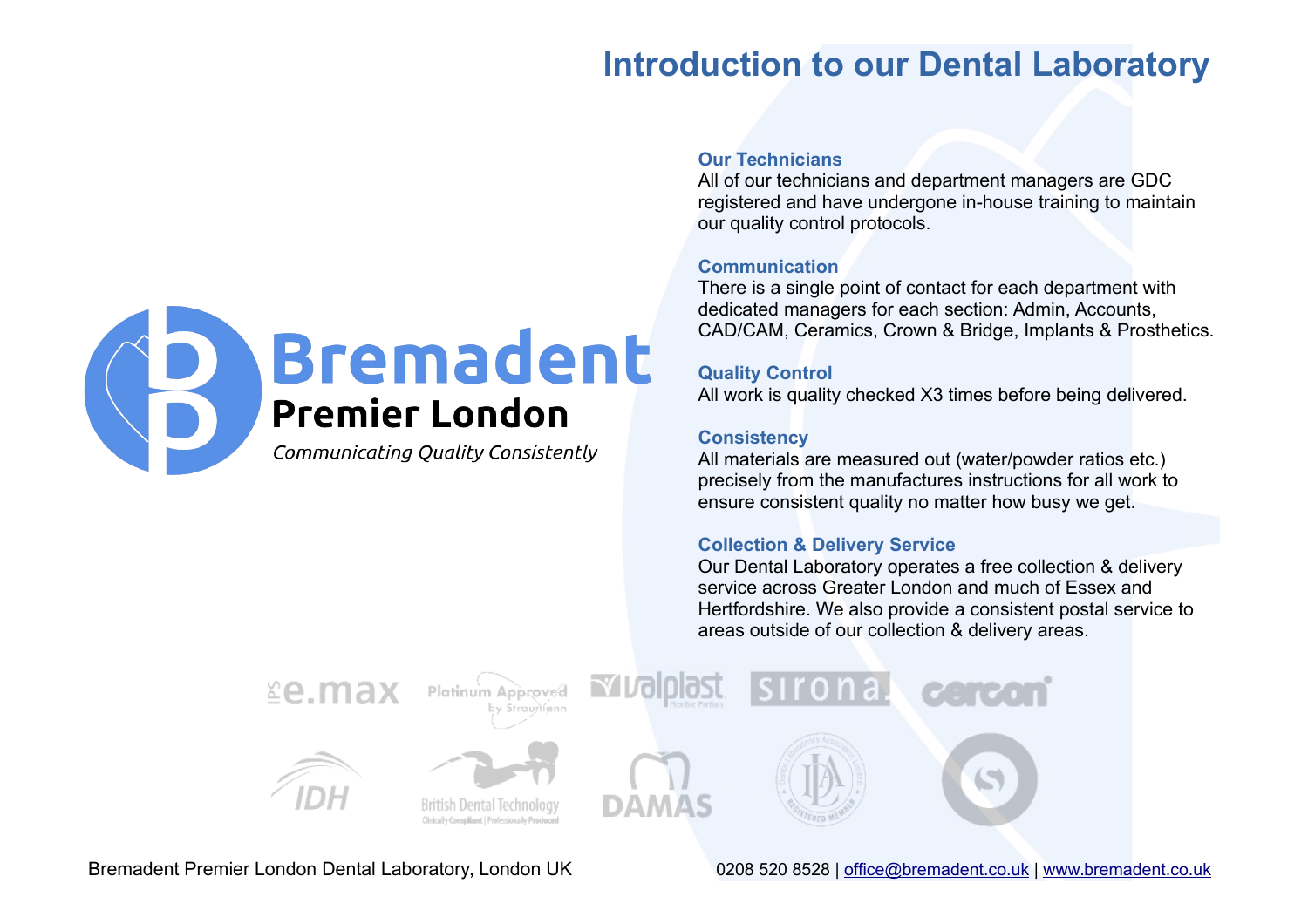### **Bremadent Premier London Dental Laboratory | Managing Director**

Welcome to Bremadent Premier London Dental Laboratory,

My name is Kash Qureshi I am Clinical Dental Technician and the Managing Director of Bremadent Premier London Dental Laboratory and run the Swissedent Denture Clinic in association with the Dental Laboratory.

I deal with over 400+ denture related cases weekly from a clinical and technical aspect and have undergone many courses in Crown & Bridge, Prosthetics, Implantology and Dental Laboratory Management. I am also Accredited in Valplast Flexible Dentures at Advanced Level Certification and Swissedent Certified to provide Swissedent Natural Looking Dentures to Patients and Swissedent Clinicians.

I qualified in the U.K (BTEC National Diploma & Foundation Degree: Dental Technology and Diploma in Clinical Dental Technology) and started my apprenticeship under John Gerrard and became manager at 21 and took over the laboratory as Managing Director in 2015. As of 2014/2015 the GDC confirmed that I was the youngest CDT in the UK.

I provide clinical / technical training and support for Dentists, Clinical Dental Technicians and Dental Technicians on Private Prosthetics via Swissedent and run various CPD seminars on Crown & Bridge, Implantology & New Dental Laboratory services.

Bremadent Premier London Dental Laboratory provide the following Dental Laboratory Services in London, UK & Europe: Crown & Bridge, Dental Implantology, Prosthetics, Vacuum formed & Simple Orthodontic Appliances.

We Provide over 500+ Dental Laboratory Products at different services levels please enquire If you would like any further information on 0208 520 8528 or email: [office@bremadent.co.uk.](mailto:office@bremadent.co.uk)

All the best,

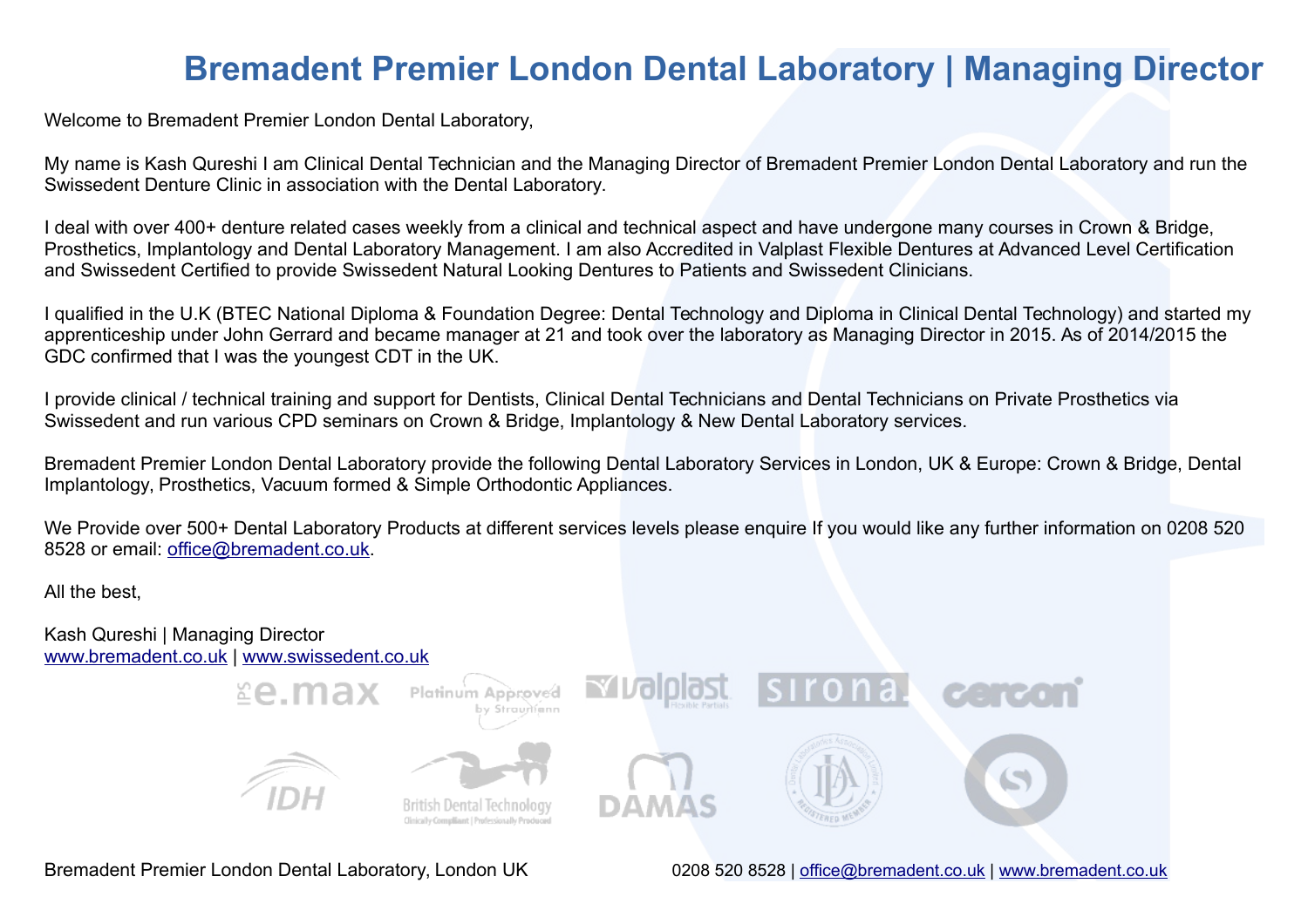### **Company Profile | Bremadent Premier London Dental Laboratory**

Bremadent Premier London is a Full Service Commercial Dental Laboratory based in London and was established in 1969 by John Gerrard. In 2015 BPL was taken over by Kash Qureshi as Managing Director in conjunction with the opening of the Swissedent Denture Clinic.

The laboratory started as a small one storey building adjacent to a dental practice . Over the years, BPL expanded to offer a full service and is now two storeys high with an added extension adjacent to the building for our second office, in-house clinic, sterilisation room and 12th department. This has made BPL the biggest and longest established full service Dental Laboratory in London History.

Our Dental Laboratory has always been at the forefront of technology and maintains its reputation of providing consistent high quality craftsmanship , excellent communication, comprehensive in-house training and being pioneers in dentistry. BPL has provided training for hundreds of young persons to have a career for life, which has enabled the majority of technicians to start up on their own Dental Laboratory.

Bremadent Premier Dental Laboratory offers our dentists everything they need to help their practice reach its full potential. Our laboratory has the framework in place to cater for large corporations and independent practices. We believe, no matter how big or small the practice, the patient always comes first and will be dealt with in a professional and ethical approach to manage their expectations.

Being a full service Dental Laboratory we offer crown & bridge, prosthetics, implants, vacuum formed appliances and shade taking facility's with dedicated managers for each department to make sure any issues are resolved quickly and smoothly through a single point of call.

Whilst most Dental Laboratories talk about quality, BPL guarantee it. The laboratory is built on the philosophy of communicating quality consistently.

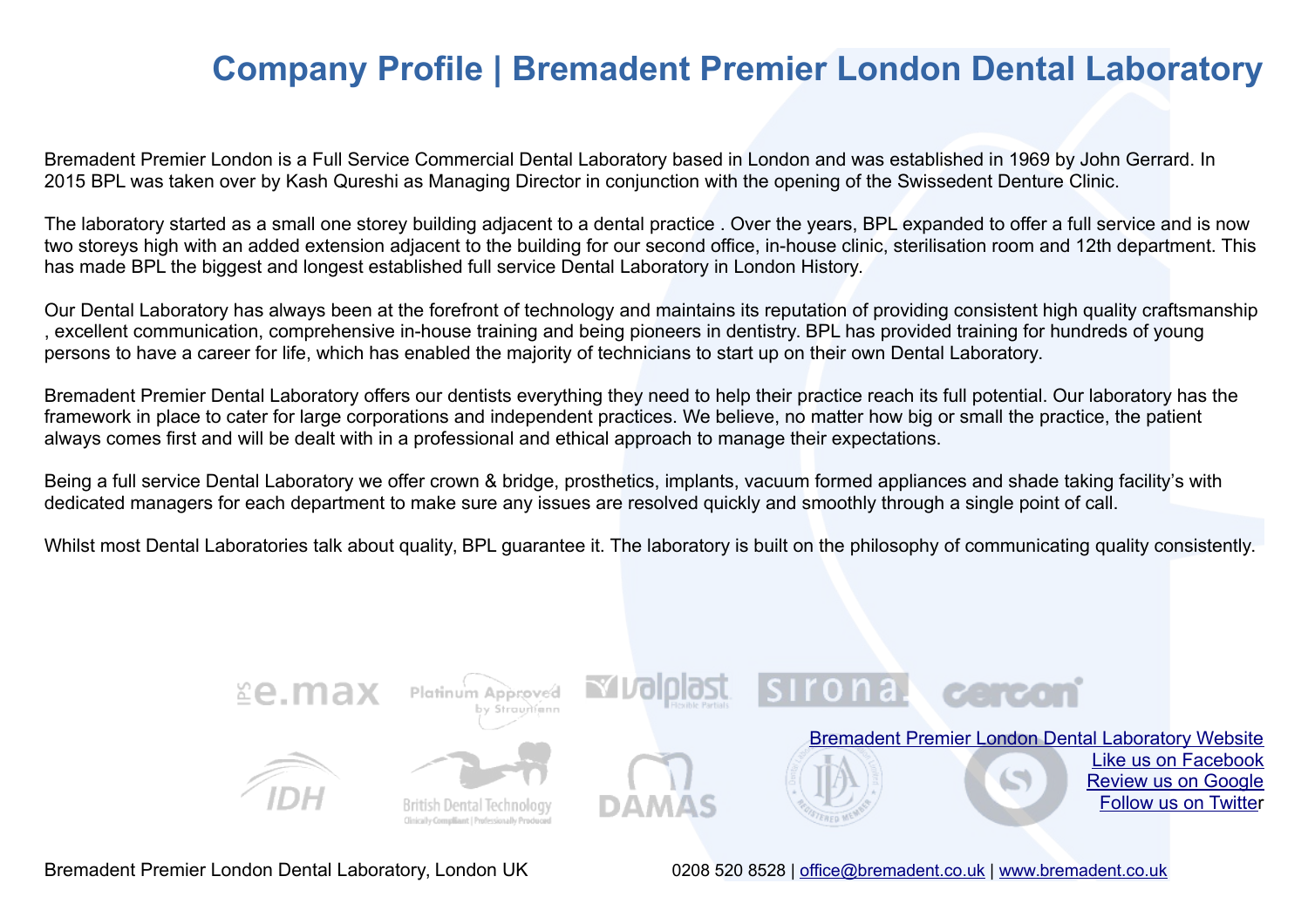# **Crown & Bridge | BPL Dental Laboratory**

We offer the full range of crown & bridge products from simple full gold crowns and composite inlays to complex full smile make overs and implant related restorations. Our department managers have been on various courses and have the expertise to support you from the first stages of treatment planning to the final restoration.

We train all our technicians in-house on the PTC system to maintain and monitor our Crown & Bridge standard. The PTC system ensures consistent results from aesthetics to occlusion, function to fit and margins to contact areas. Due to our technicians having a in depth understanding, it allows us to confidently ensure long lasting, aesthetically pleasing functional restorations that benefits the patient, clinician and laboratory.

[Please click here to view our range of Crown & Bridge Dental Laboratory Services](http://www.bremadent.co.uk/crown--bridge.html) 

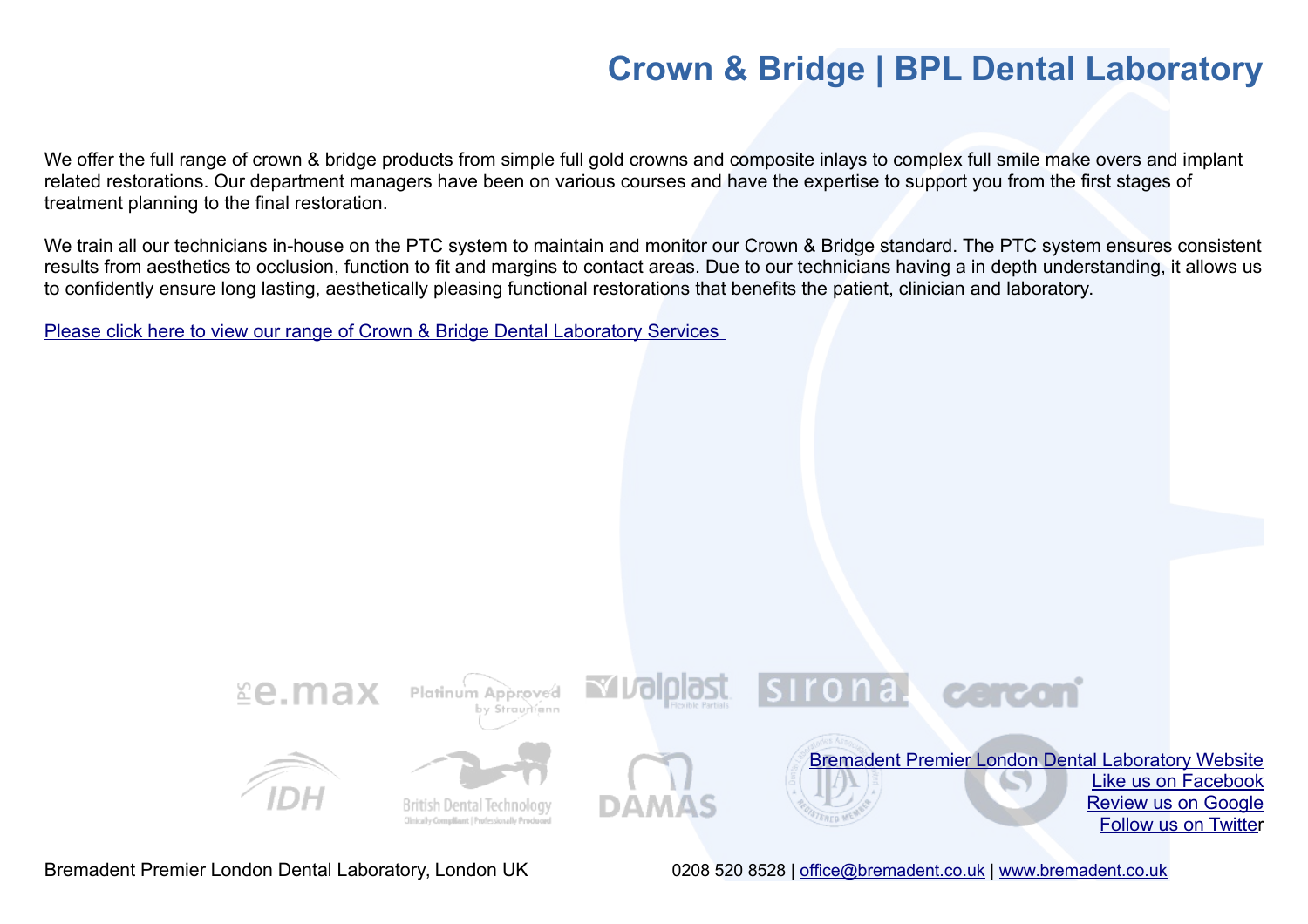# **Implantology | BPL Dental Laboratory**

We offer a full range of implant services from single implant crowns to All on 4 milled implant frame work bars. Our senior technicians have over 30 years experience in implants and have attended courses in the PANKEY institute in America which has given us the opportunity to work closely with our surgeons in diagnostic planning and design.

We are familiar with key implant systems including CAM LOG, Bränemark, Straumann, Nobel, Ankylos, Frialit, IMZ, Bio-Horizons and Astra tech, with experience in many others. We manufacture customized abutments to overcome many issues with compromised implant replacement and offer a customized zirconia based abutment that is milled in -house in our CAD/CAM department. We utilize CAD/CAM technology in designing complex framework bars and screw retained bridges with direct or abutment level connection.

With appropriate indications, bar retained over dentures can benefit the patient by being a cost effective alternative to traditional crown and bridge solutions.

The process begin with detailed planning and design, with the use of drill guides, radio opaque stents and diagnostic wax ups and our CAD/CAM system allows us to plan further into placement and design. With this technology restorations can be completed before implant placement has even been carried out, this ensures predictable and consistent results.

We provide short CPD presentations on implantology products to practices for their associates, which covers product information, advantages, selling points, limitations and clinical support, please phone us to book a short presentation.

[Please click here to view our Dental Implantology Dental Laboratory Services:](http://www.bremadent.co.uk/implantology.html) 

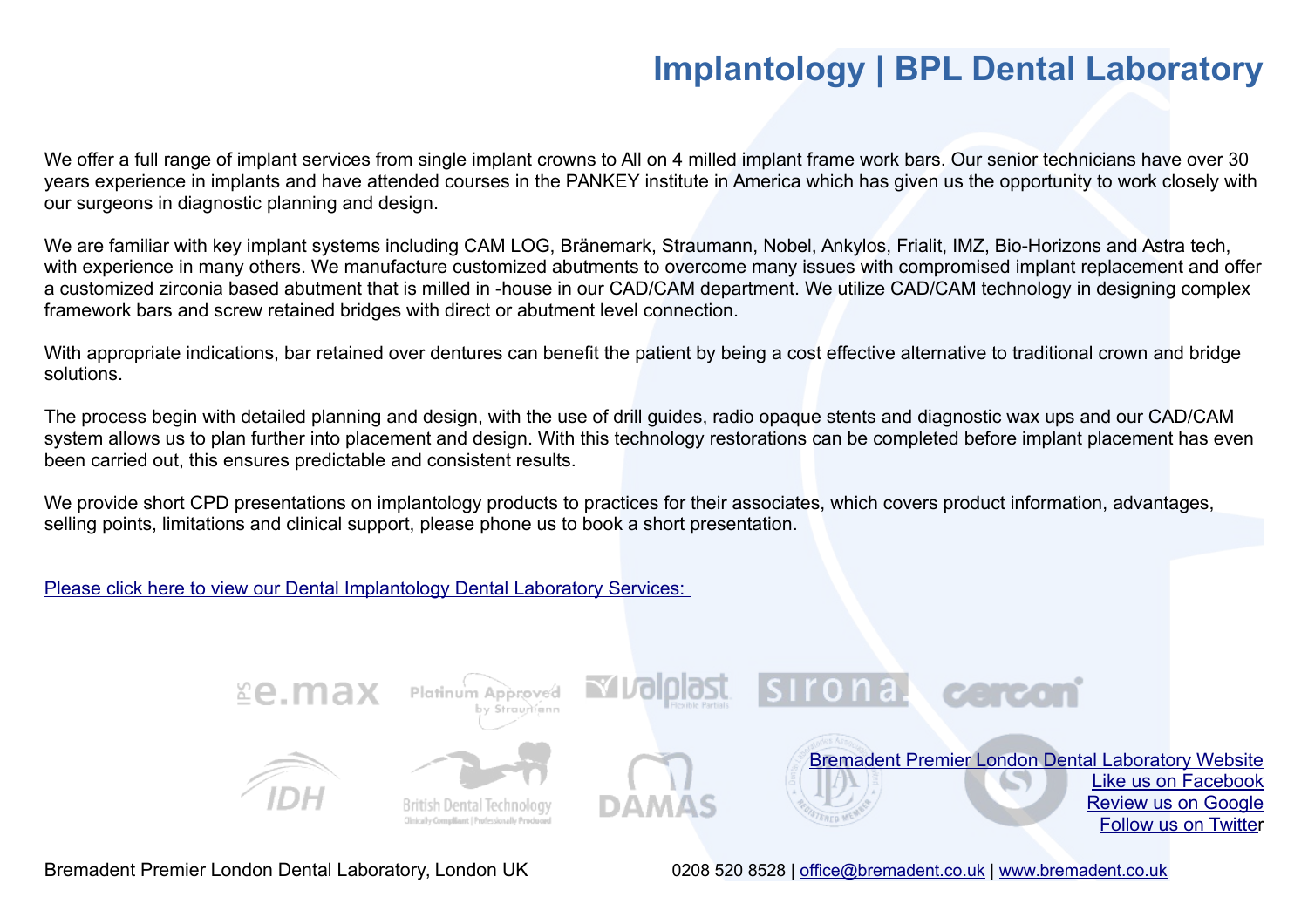### **Prosthetics | BPL Dental Laboratory**

We offer the full range of complete prosthetic products from standard acrylic dentures to Swissedent All on 4 implant dentures. Our Prosthetics department is run by our Clinical Dental Technician Kash Qureshi who also runs the Swissedent Denture Clinic to treat patients for dentures. Kash has an understanding of the clinical and technical aspect of prosthetics by dealing with over 400+ denture related cases weekly and can communicate jargon free clinical support throughout.

We train all our technicians in-house on the Swissedent natural denture system to maintain and monitor our Prosthetics standard.Swissedent utilises the patients facial and smile features, age and gender to produce natural dentures that restores physical appearance, optimum aesthetics and function, tissue support and comfort that benefits the patient, clinician and laboratory.

We provide a full range of partial prosthetic products from simple acrylic dentures to Valplast Flexible Dentures, with all partial dentures trimmed and fitted to duplicate models, to check for fit, contact areas, occlusion and path of insertion. We also have various options for retention including Dental D tooth coloured clasps.

[Please click here to view our Prosthetics Dental Laboratory Services:](http://www.bremadent.co.uk/prosthetics.html)

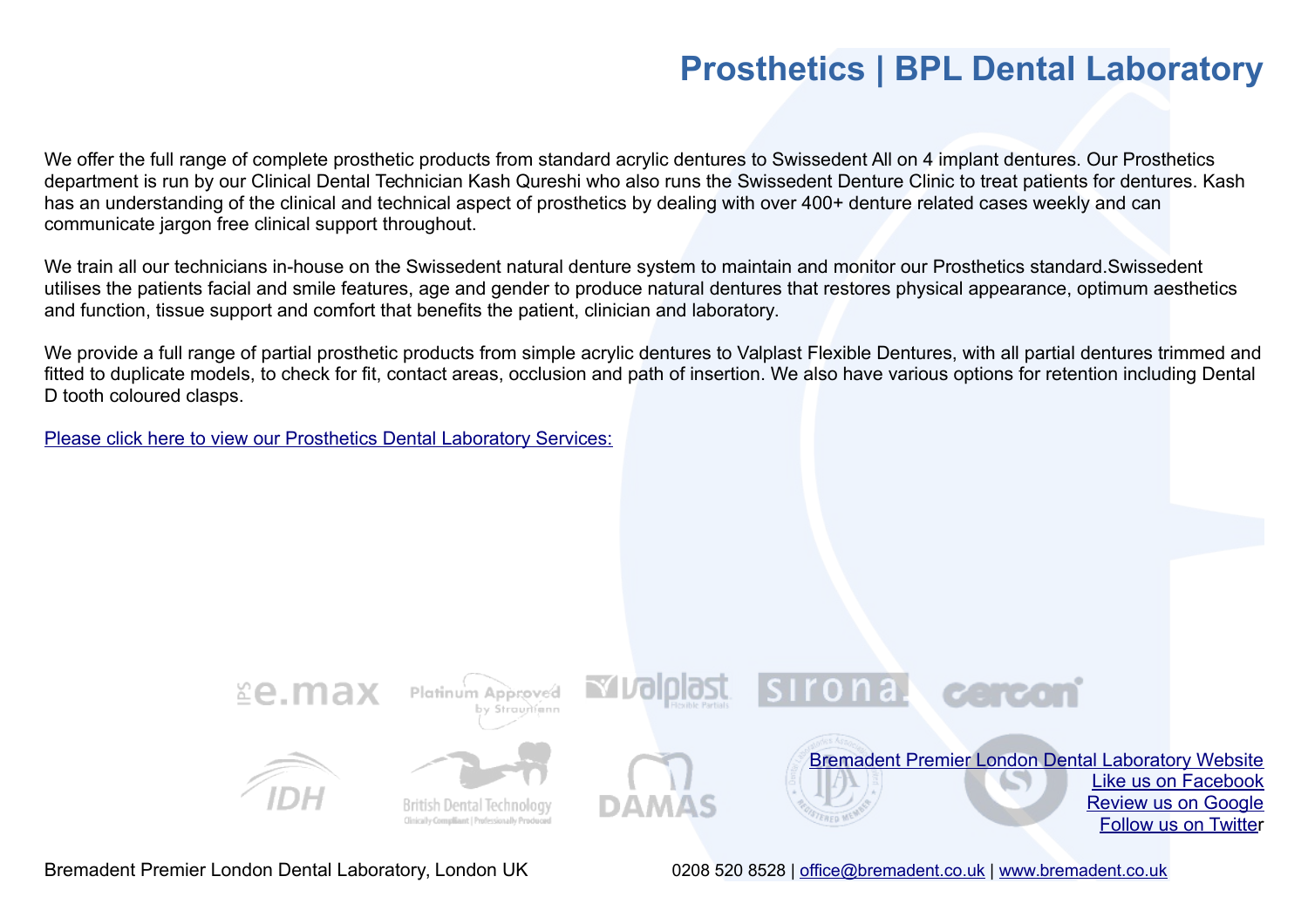### **Vacuum Formed | BPL Dental Laboratory**

We offer a full range of vacuum formed appliances from standard Essix retainers to Anti-snoring Devices. Our Vacuum formed appliances is run by our Clinical Dental Technician Kash Qureshi who also runs the Swissedent Denture Clinic to treat patients for dentures. Kash has an understanding of the clinical and technical aspect of prosthetics by dealing with over 400+ denture related cases weekly and can communicate jargon free clinical support throughout.

We train all our technicians in-house on all Vacuum formed appliances to maintain and monitor are standard.

All of our Vacuum formed appliances are formed under 10 psi bars of pressure to make sure every appliance is fitting accurately. All models are prepared with air holes in the centre of the model to make sure upon vacuum forming there is no loss of retention.

[Please click here to view our Vacuum Formed Dental Laboratory Services:](http://www.bremadent.co.uk/vacuum-formed.html)